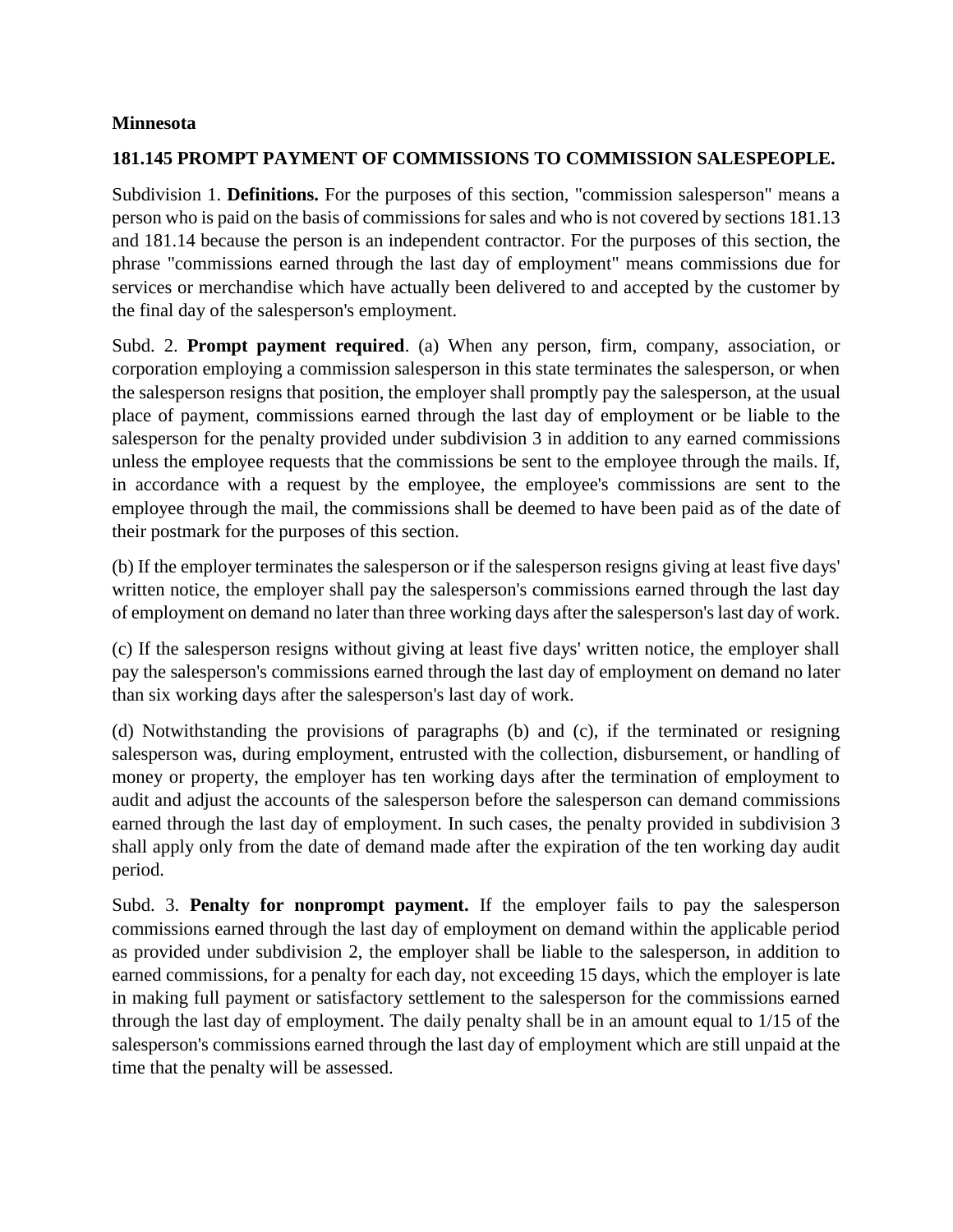Subd. 4. **Amount of commission disputed**. (a) When there is a dispute concerning the amount of the salesperson's commissions earned through the last day of employment or whether the employer has properly audited and adjusted the salesperson's account, the penalty provided in subdivision 3 shall not apply if the employer pays the amount it in good faith believes is owed the salesperson for commissions earned through the last day of employment within the applicable period as provided under subdivision 2; except that, if the dispute is later adjudicated and it is determined that the salesperson's commissions earned through the last day of employment were greater than the amount paid by the employer, the penalty provided in subdivision 3 shall apply.

(b) If a dispute under this subdivision is later adjudicated and it is determined that the salesperson was not promptly paid commissions earned through the last day of employment as provided under subdivision 2, the employer shall pay reasonable attorney's fees incurred by the salesperson.

Subd. 5. **Commissions earned after last day of employment.** Nothing in this section shall be construed to impair a commission salesperson from collecting commissions on merchandise ordered prior to the last day of employment but delivered and accepted after termination of employment. However, the penalties prescribed in subdivision 3 apply only with respect to the payment of commissions earned through the last day of employment.

History: 1984 c 446 s 3; 1986 c 444

<https://www.revisor.mn.gov/statutes/cite/181.145>

# **325E.37 TERMINATION OF SALES REPRESENTATIVES.**

Subdivision 1.**Definitions.**

(a) As used in this section, the following terms have the meanings given them.

(b) "Good cause" means a material breach of one or more provisions of a written sales representative agreement governing the relationship with the manufacturer, wholesaler, assembler, or importer, or in absence of a written agreement, failure by the sales representative to substantially comply with the material and reasonable requirements imposed by the manufacturer, wholesaler, assembler, or importer. Good cause includes, but is not limited to:

(1) the bankruptcy or insolvency of the sales representative;

(2) assignment for the benefit of creditors or similar disposition of the assets of the sales representative's business;

(3) the voluntary abandonment of the business by the sales representative as determined by a totality of the circumstances;

(4) conviction or a plea of guilty or no contest to a charge of violating any law relating to the sales representative's business;

(5) any act of the sales representative which materially impairs the good will associated with the manufacturer's, wholesaler's, assembler's, or importer's trademark, trade name, service mark, logotype, or other commercial symbol; or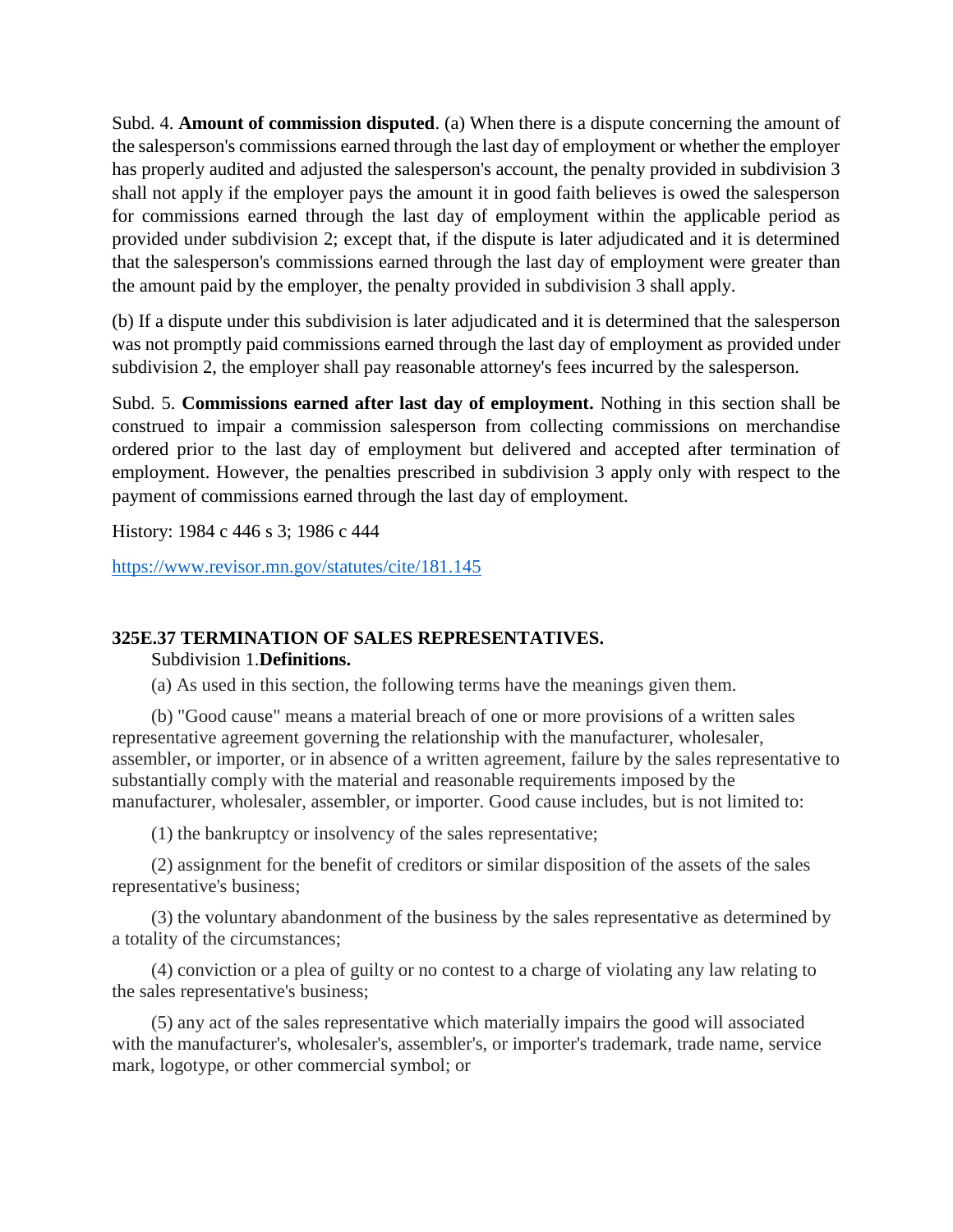(6) failure to forward customer payments to the manufacturer, wholesaler, assembler, or importer.

(c) "Person" means a natural person, but also includes a partnership, corporation, and all other entities.

(d) "Sales representative" means a person who contracts with a principal to solicit wholesale orders and who is compensated, in whole or in part, by commission.

Sales representative does not include a person who:

(1) is an employee of the principal;

(2) places orders or purchases for the person's own account for resale;

(3) holds the goods on a consignment basis for the principal's account for resale; or

(4) distributes, sells, or offers the goods, other than samples, to end users, at retail.

(e) "Sales representative agreement" means a contract or agreement, either express or implied, whether oral or written, for a definite or indefinite period, between a sales representative and another person or persons, whereby a sales representative is granted the right to represent, sell, or offer for sale a manufacturer's, wholesaler's, assembler's, or importer's goods by use of the latter's trade name, trademark, service mark, logotype, advertising, or other commercial symbol or related characteristics, and in which there exists a community of interest between the parties in the marketing of the goods at wholesale, by lease, agreement, or otherwise.

(f) "Wholesale orders" means the solicitation of orders for goods by persons in the distribution chain for ultimate sale at retail, and also includes material, component, or part orders for use or incorporation into a product, and later resold.

### Subd. 2.**Termination of agreement.**

(a) A manufacturer, wholesaler, assembler, or importer may not terminate a sales representative agreement unless the person has good cause and:

(1) that person has given written notice setting forth the reason(s) for the termination at least 90 days in advance of termination; and

(2) the recipient of the notice fails to correct the reasons stated for termination in the notice within 60 days of receipt of the notice.

(b) A notice of termination is effective immediately upon receipt where the alleged grounds for termination are the reasons set forth in subdivision 1, paragraph (b), clauses (1) to (6), hereof.

#### Subd. 3.**Renewal of agreements.**

Unless the failure to renew a sales representative agreement is for good cause, and the sales representative has failed to correct reasons for termination as required by subdivision 2, no person may fail to renew a sales representative agreement unless the sales representative has been given written notice of the intention not to renew at least 90 days in advance of the expiration of the agreement. For purposes of this subdivision, a sales representative agreement of indefinite duration shall be treated as if it were for a definite duration expiring 180 days after the giving of written notice of intention not to continue the agreement.

## Subd. 4.**Rights upon termination.**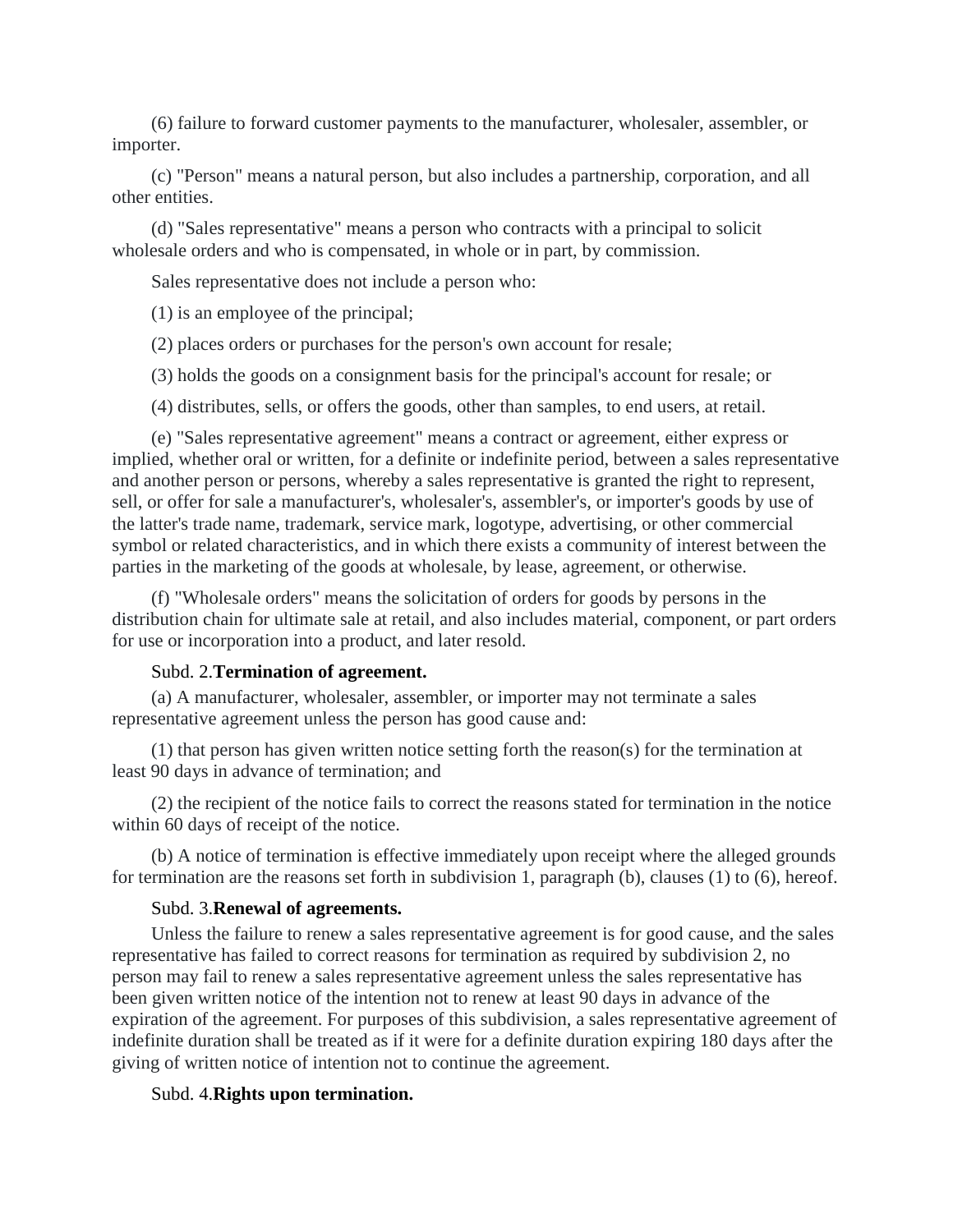If a sales representative is paid by commission under a sales representative agreement and the agreement is terminated, the representative is entitled to be paid for all sales as to which the representative would have been entitled to commissions pursuant to the provisions of the sales representative agreement, made prior to the date of termination of the agreement or the end of the notification period, whichever is later, regardless of whether the goods have been actually shipped. Payment of commissions due the sales representative shall be paid in accordance with the terms of the sales representative agreement or, if not specified in the agreement, payments of commissions due the sales representative shall be paid in accordance with section [181.145.](https://www.revisor.mn.gov/statutes/cite/181.145)

### Subd. 5.**Arbitration.**

(a) The sole remedy for a manufacturer, wholesaler, assembler, or importer who alleges a violation of any provision of this section is to submit the matter to arbitration. A sales representative may also submit a matter to arbitration, or in the alternative, at the sales representative's option prior to the arbitration hearing, the sales representative may bring the sales representative's claims in a court of law, and in that event the claims of all parties must be resolved in that forum. In the event the parties do not agree to an arbitrator within 30 days after the sales representative demands arbitration in writing, either party may request the appointment of an arbitrator from the American Arbitration Association. Each party to a sales representative agreement shall be bound by the arbitration. In the event that the American Arbitration Association declines to appoint an arbitrator, the arbitration shall proceed under chapter 572B. The cost of an arbitration hearing must be borne equally by both parties unless the arbitrator determines a more equitable distribution. Except as provided in paragraph (c), the arbitration proceeding is to be governed by the Uniform Arbitration Act, sections [572B.01](https://www.revisor.mn.gov/statutes/cite/572B.01) to [572B.31.](https://www.revisor.mn.gov/statutes/cite/572B.31)

- (b) The arbitrator may provide any of the following remedies:
- (1) sustainment of the termination of the sales representative agreement;
- (2) reinstatement of the sales representative agreement, or damages;
- (3) payment of commissions due under subdivision 4;
- (4) reasonable attorneys' fees and costs to a prevailing sales representative;

(5) reasonable attorneys' fees and costs to a prevailing manufacturer, wholesaler, assembler, or importer, if the arbitrator finds the complaint was frivolous, unreasonable, or without foundation; or

(6) the full amount of the arbitrator's fees and expenses if the arbitrator finds that the sales representative's resort to arbitration or the manufacturer's, wholesaler's, assembler's, or importer's defense in arbitration was vexatious and lacking in good faith.

(c) The decision of any arbitration hearing under this subdivision is final and binding on the sales representative and the manufacturer, wholesaler, assembler, or importer. The district court shall, upon application of a party, issue an order confirming the decision.

### Subd. 6.**Scope; limitations.**

(a) This section applies to a sales representative who, during some part of the period of the sales representative agreement:

(1) is a resident of Minnesota or maintains that person's principal place of business in Minnesota; or